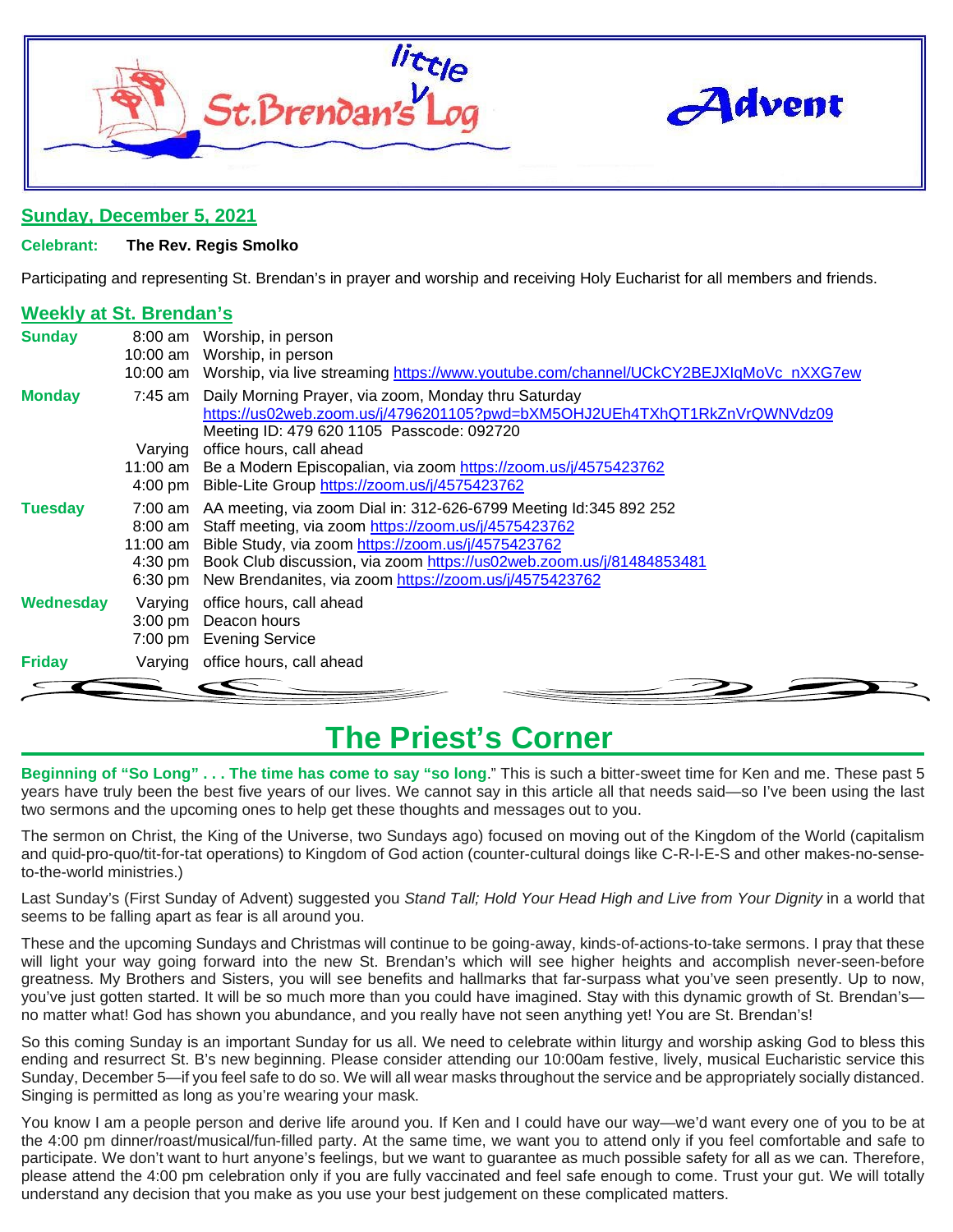We know you love us, and I believe you know how much we truly love you all, not one exception to this. The 10:00am festive liturgy will be live-streamed as usual. I believe we may be able to live-stream portions of this dinner as well—at least the "fun parts." I'm awaiting the final word on this.

May this coming Sunday be a great blessing for all of us. Hopefully we will safely see each other at one or both of these upcoming weekend events. Please know that my retirement does not start until the end of December. I will work as if nothing has changed throughout most of December, including Christmas Eve and December 26. We have to inspect work that's being done on our Florida condo; this means we'll be away some days in Florida including Sunday, December 19th. The days we're away, I'm available by phone 412-877-7557 or text.

### **All good to you, Regis**



**Adopt-a-Highway.** St. Brendan's will hold its final roadside cleanup of 2021 on **Saturday, Dec. 4.** Volunteers will meet at the church at 8:30 a.m., load up supplies, then carpool to the litter site, the Camp Horne Road interchange of I-279. Anyone age 14 and up may participate. The cleanup will be finished by 10:45 a.m. If you'd like to take part, please contact Tom Waseleski, [twaseleski@comcast.net.](mailto:twaseleski@comcast.net)



**THIS SUNDAY**, December 5th at 4:00 we are having a dinner with DJ for a sendoff for Fr. Regis and Ken to let them know how much we appreciate all they have done for us.

**RSVP to Julia Wick [Lawford1@msn.com](mailto:Lawford1@msn.com)** if you're planning to attend.

We hope to see you there

## **Children's Corner**

### **Getting Ready Are you ready or are you still preparing???**

Our neighbors already put up their Christmas tree and their outdoor decorations. We still have ours in the attic, packed up from last year and stored away.

Does that mean we are not getting ready for Christmas? After all it is Advent. What do people mean when they ask if you are ready for Christmas?



In our Bible lesson today, we hear the voice of John the Baptist crying out to the people, "Prepare the way for the Lord. Fill in the valleys and level off all the mountains. Make the crooked roads straight and the rough places smooth."



John did not live in Western Pennsylvania, so I don't think he meant for us to work on the roads and fix all of our potholes or make the roads straight – after all, we have some steep hills in Pittsburgh and winding roads make them safer in the winter.

So, what did John the Baptist want us to do? John really wanted us, the people, to get ready for the coming of the Messiah, Jesus Christ. He was telling people to get their hearts right and return to God.



No matter how good people may *think* they are, we always have some sneaky, crooked ways and rough places in our lives. Sometimes we can be just a bit dishonest, selfish, jealousy, bad tempered or … think of how you may not be your best self. John wanted the people to make those crooked ways straight as we prepared for Jesus' coming.

During this Advent – this Christmas season, we can prepare ourselves by looking into our hearts and smoothing out our rough edges. And the good news is, God will help us. All we have to do is ask.

### **Peace Julie+**



**Brendan's Boots.** In the spirit of Christmas, the parish hiking group will trek through downtown Pittsburgh on Saturday, Dec. 11, to see the city in its Christmas finery. Participants will meet at St. Brendan's at 9 a.m. and carpool to the North Shore. Walkers will check out the life-size Nativity scene at USX Tower, the William Penn Hotel's classic interior, the Santas Around the World display and ice rink at PPG Place and more. After some time at the Market Square Holiday Market, the group will have lunch nearby. All are welcome; feel free to bring a friend. For more info, please contact Tom Waseleski, [twaseleski@comcast.net.](mailto:twaseleski@comcast.net)

Please use this link for the **Parish Directory** and book mark it as the directory is updated often!

[https://drive.google.com/file/d/1\\_NkE3ZP4ngPHe5j0TL1eeJzlTMGA9G1Y/view](https://drive.google.com/file/d/1_NkE3ZP4ngPHe5j0TL1eeJzlTMGA9G1Y/view)

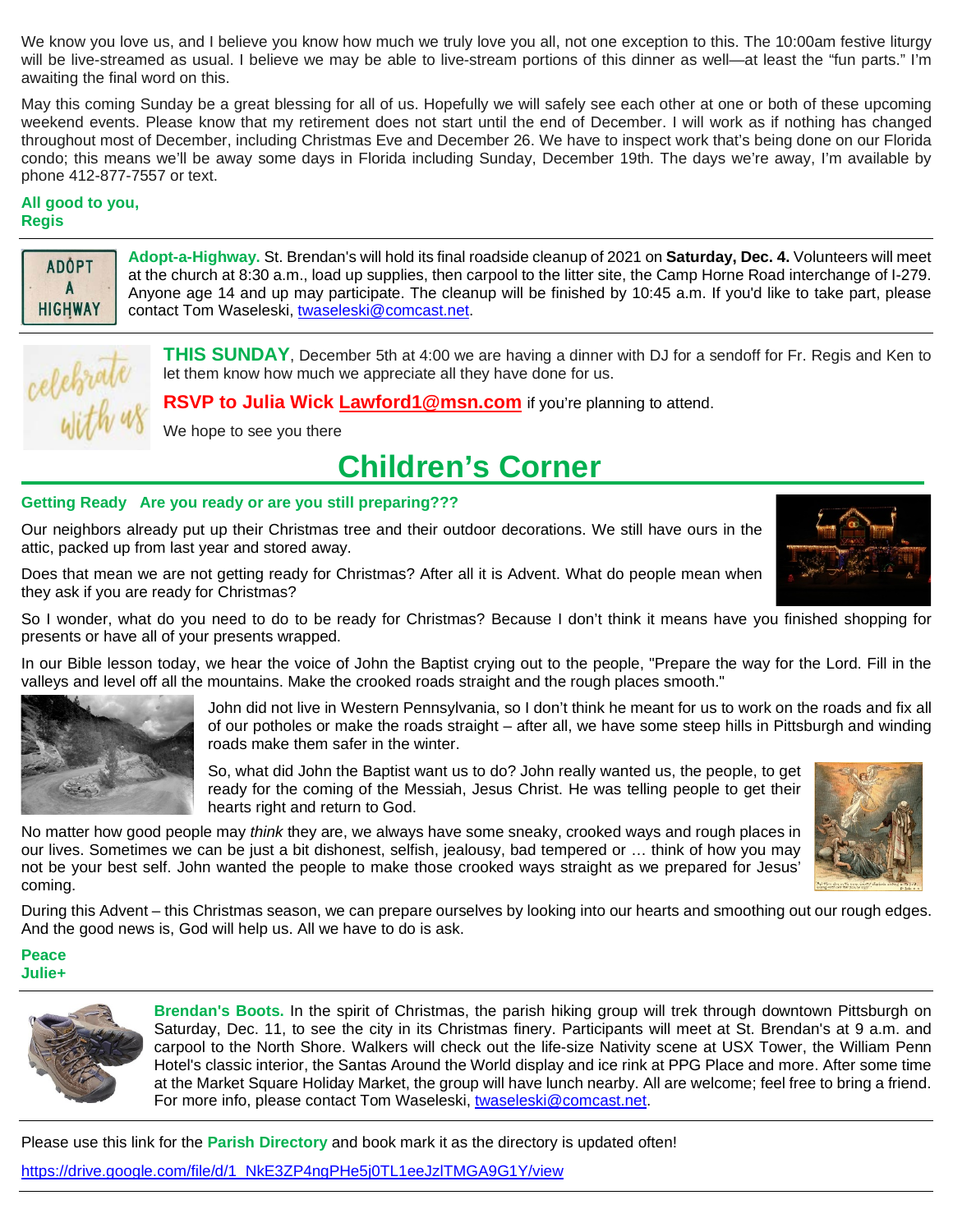

**Help for Inner City Children.** Once again, St. Brendan's, through the Justice Ministry, is partnering with Blessed Be Educators, to provide gifts to needy children in the Pittsburgh area. Hats and gloves are needed for children 1 year old to 14 years old, sizes XS to XL. The older children are often forgotten, so let's make an effort to include them. The bin is at the entrance of the church. Please be generous, as you have in the past. **The collection will end this Sunday, December 5.** Call Marilyn at 412-427-2715 with questions.



### **Stewardship 2022**

More footsteps are continuing to fill our Stewardship path for 2022. We now have received 47 pledges which is 47% of our 100 pledge goal. If you haven't already, please consider what you might be able to pledge in support of St. Brendan's ministries for 2022. We look forward to seeing more footsteps join us on our path as more of our fellow Brendanites commit to walk in love with us each week.



We celebrate the **December Wedding Anniversaries.** 15 Janice & Dan Moore 19 Sharri & Larry Tarrant 23 Anne & Michael Semmler 27 Becca & Warren Sands 29 Melinda & Wesley Bell 29 Rob & George Latta

| <b>TAL</b><br>s | $\mathbf{P}$ |  |
|-----------------|--------------|--|
| التاك           | rihd         |  |

- 23 Prudence Thompson 26 Paige Baierl 27 Silvia Bertucci 28 Tom Harvey 28 Meghan Karn 29 Warren Sands 31 William Graham
- We celebrate the **December Birthdays.**

2 Melanie Popovich 2 Brad Zupancic 6 Joan Klinefelter 7 Chris Fleissner

- 
- 
- 11 Matrid Harper 14 Joanna Byrne 14 Jim Evanochko 15 Roger Botti

- 
- 
- 
- 16 Laureen Douds 16 Rodge Wood 20 Cameron Grosh 20 Julia Waseleski
	-

### **Senior Warden's Corner**

**In its Kickoff Letter a month ago, the Stewardship Committee emphasized** that stewardship is about so much more than pledges—as important as pledges may be.\* We are called on to think of the many ways in which we can support St. Brendan's mission—often by attending or helping to coordinate a key parish ministry. Today, I want to offer a couple of "Position Available" announcements for which we are seeking volunteers right now.

**WANTED: Rentals Supervisor.** This individual fields inquiries from folks who are looking to rent our facilities and answers their questions concerning availability, capacity, cost etc. Then, following St. Brendan's well documented policies and working with the Parish Administrator, she or he sees that the renter receives the appropriate forms and works with the renter to complete the process. George Snyder estimates that these tasks may require four hours per week, though this does fluctuate from one season to another. George has said that he will be available to train his successor.

**WANTED: Scholarship Committee Chair.** For 25 years, St. Brendan's has offered modest scholarships to teenagers in the parish who are pursuing higher education. The fund currently has a balance of a little under \$10,000 and most recently made awards worth about \$300 each. The bulk of the work for the Committee Chair falls in the Spring, when applications need to be solicited, received and reviewed. The current Chair is Tom Waseleski, who will be happy to brief his successor on the history and logistics of the fund.

**WANTED: Memorial Garden Coordinator**. Just outside the Chapel doors, you will find our Memorial Garden, in which parishioners are welcome to arrange for their cremains to be interred. Maintaining the Garden (mowing, trimming, etc.), working with potential purchasers, and ultimately managing interments fall to a small committee for which we are seeking a Coordinator to succeed Bill Spoonhoward and Dan Moore. The maintenance work is seasonal, while other functions may occur at any time.

"Very interesting!" you may say, as you prepare to scroll down to the next item in the Little Log. **But please, pause a moment.** Each of these vacancies is a ministry. Each offers an opportunity to extend the work of our faith community to others. **Each represents a way to "Walk in Love."** To paraphrase the familiar tag line, then: "If not you, then who? If not now, then when?"

[\*OK. I can't simply leave the pledge situation unaddressed. As I write this column on December 1, Katie tells me we have just 47 pledges in hand. That's barely half of what we received this time last year. Please send in your pledge as soon as possible. Thank you.]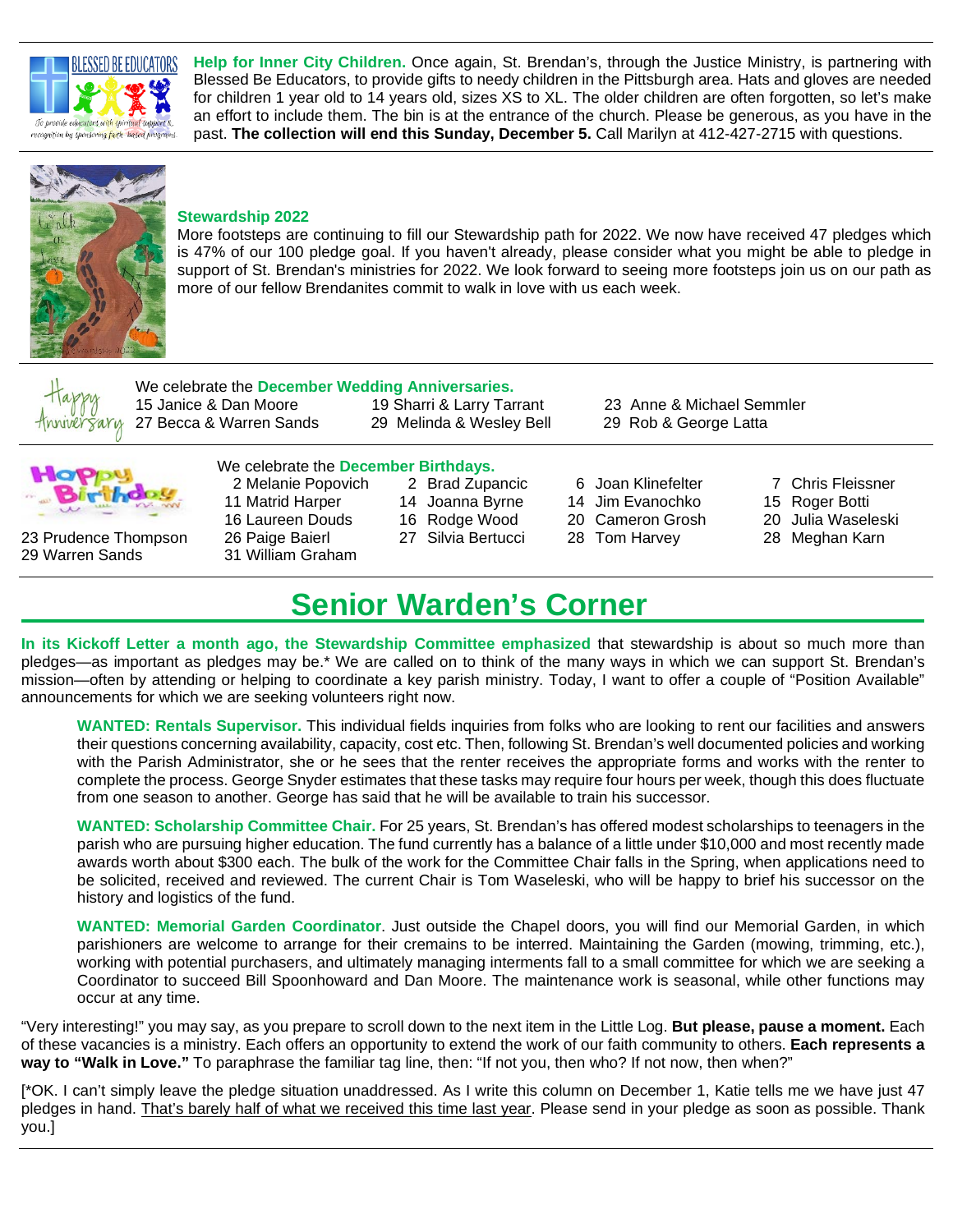### **CRIES Advocacy**

**CRIES Advocacy, (Christian Response In Emergency Situations),** meets monthly on the third Sunday in the library after the 10:00 a.m. service where they determine the distribution of St. Brendan's 10% tithe of our pledged income. This week we are praying for the work of Miryam's Kitchen. CRIES Advocacy makes a monthly donation for the purchase of meals. The next meeting is January  $16<sup>th</sup>$ , 2022



Mark Your Calendars! **The St. Brendan's Book Club** will meet at the church on **Thursday, December 3rd at 7 pm** to discuss "Next Year in Havana" by Chanel Cleeton. It's the story of a Cuban American woman who travels to Havana following the death of her beloved grandmother. She subsequently discovers the roots of her identity and unearths a family secret hidden since the revolution. Join us for fun and fellowship as we discuss what is sure to be an intriguing book. Please feel free to email Chris Botti at shadypatch@msn.com if you have any questions. Hope to see you then!

### **Requested Prayers**

We ask your prayers for our beloved members of St. Brendan's, especially; Megan Overby, Sharon Hlawati, Charlotte Pierce, Mary, Larry Toler, Benjamin Bigelow Roche, Alice Butterworth, Sandy Nagy, Rosie and Rodge Wood, Matthew, Mark Shoemaker and Larry Tarrant.

For our parents, especially; Kenneth and Adele McCormack, Sandy Martin, Ray Militzer, Naomi Getty and Lenora.

For our family members, especially; Sue Burchill, Raphael Walton, John Barie, Marie Hazelton, Chris Sensenich, Linda Ahlbrand, Kirk Latta, Tom Groves, Mike Dixon, Nathan Schlumpf, Bob Keihl, David Pingree and Robert Donato.

And for our friends, especially; Heidi Sherwin, Bill Phelps and Cat Munz, Dennis Ranalli, Becky Horton, Sherri Hilbert, Joan Gonzales, Heather and Dan Houle.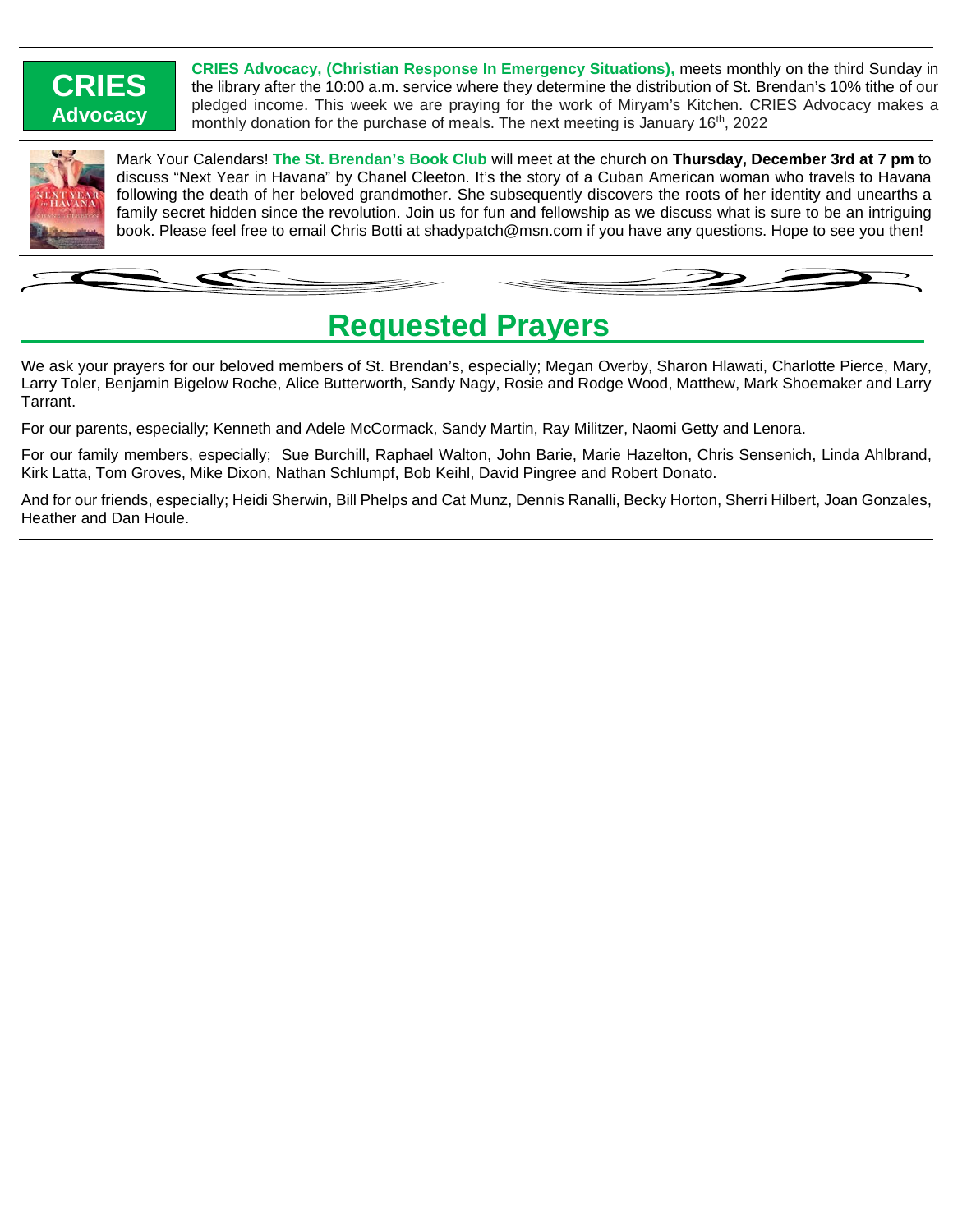

# **December 2021 Ministry Calander**

| <b>Date</b>                                                              | <b>Lectors</b>                                                                                                                                                                      | <b>Altar Guild</b>                                 | <b>Sunday</b><br><b>School</b> | <b>Greeters</b>                                                         | <b>Usher</b>                                    | <b>Vestry</b>        | <b>Hospitality</b>         |
|--------------------------------------------------------------------------|-------------------------------------------------------------------------------------------------------------------------------------------------------------------------------------|----------------------------------------------------|--------------------------------|-------------------------------------------------------------------------|-------------------------------------------------|----------------------|----------------------------|
| December 1<br>Wednesday 7:00 pm                                          | <b>TBD</b>                                                                                                                                                                          | <b>Darrell Johnson</b>                             | n/a                            | n/a                                                                     | n/a                                             | n/a                  | n/a                        |
| December 5<br>Sunday 8 & 10:00 am<br>Thank you Regis <sup>®</sup>        | 8 Joan Beatrous<br>1 <sup>st</sup> AJ McKenna<br>2 <sup>nd</sup> Linda Limberis<br><b>P</b> Michael Donadee<br>*Readers have the<br>option to pre-record or<br>read live in person. | 8 Ellen Groves<br><b>10 Shari Tarrant</b>          | n/a                            | <b>Allyson Baierl</b><br><b>Kate Heston</b><br><b>Wesley Bell</b>       | <b>Tim Austin</b><br><b>Donna Aiello</b>        | <b>Tim Austin</b>    | <b>The Bertucci family</b> |
| December 8<br>Wednesday 7:00 pm                                          | <b>TBD</b>                                                                                                                                                                          | <b>Darrell Johnson</b>                             | n/a                            | n/a                                                                     | n/a                                             | n/a                  | n/a                        |
| December 12<br>Sunday 8 & 10:00 am                                       | 8 Nancy Snyder<br>1 <sup>st</sup> Kate Heston<br>2 <sup>nd</sup> Mary Bertucci<br>P Donna Aiello<br>*Readers have the<br>option to pre-record or<br>read live in person.            | 8 Sylvia Affleck<br><b>10 Janice Moore</b>         | n/a                            | <b>Annemarie Malbon</b><br><b>Donna Aiello</b><br><b>Sharon Hlawati</b> | <b>Dale Bertucci</b><br><b>Anthony Bertucci</b> | <b>Mary Bertucci</b> | <b>Need volunteer</b>      |
| December 15<br>Wednesday 7:00 pm                                         | <b>TBD</b>                                                                                                                                                                          | <b>Darrell Johnson</b>                             | n/a                            | n/a                                                                     | n/a                                             | n/a                  | n/a                        |
| December 19<br>Sunday 8 & 10:00 am                                       | 8 Charlotte Pierce<br>1 <sup>st</sup> Alan Schneider<br>2 <sup>nd</sup> Tony Turo<br>P John Appledorn<br>*Readers have the<br>option to pre-record or<br>read live in person.       | 8 Joan Klinefelter<br>10 Libby Juel                | n/a                            | <b>Kathy Miller</b><br><b>Dave Miller</b><br><b>John Appledorn</b>      | <b>Michael Donadee</b><br><b>Eric Helmsen</b>   | <b>Janice Moore</b>  | <b>Need volunteer</b>      |
| December 22<br>Wednesday 7:00 pm                                         | <b>TBD</b>                                                                                                                                                                          | <b>Darrell Johnson</b>                             | n/a                            | n/a                                                                     | n/a                                             | n/a                  | n/a                        |
| December 24<br><b>Christmas Eve</b><br><b>Children's Service</b><br>5:00 | 1 <sup>st</sup> Nate Boyd<br>2 <sup>nd</sup> AJ McKenna<br><b>P</b> Kate Heston                                                                                                     | <b>Shari Tarrant</b><br><b>Anelisa Tarrant</b>     | n/a                            | n/a                                                                     | <b>Allyson Baierl</b><br><b>Mike Wick</b>       |                      | n/a                        |
| December 24<br><b>Christmas Eve Vigil</b><br>10:00                       | 1 <sup>st</sup> Alan Schneider<br>2 <sup>nd</sup> Tony Turo<br>P Tim Austin                                                                                                         | <b>Anelisa Tarrant</b><br><b>Tammy Spoonhoward</b> | n/a                            | n/a                                                                     | <b>Eric Helmsen</b>                             |                      | n/a                        |
| December 26<br>Sunday 8 & 10:00 am<br><b>Lessons &amp; Carols, 4th</b>   | 8 Tammy Spoonhoward<br><b>Various Readers</b>                                                                                                                                       |                                                    | n/a                            | <b>Allyson Baierl</b><br><b>Megan Overby</b><br><b>Tim Austin</b>       | <b>Kate Heston</b><br><b>John Appledorn</b>     | <b>Larry Toler</b>   | <b>Need volunteer</b>      |
| December 29<br>Wednesday 7:00 pm                                         | <b>TBD</b>                                                                                                                                                                          | <b>Darrell Johnson</b>                             | n/a                            | n/a                                                                     | n/a                                             | n/a                  | n/a                        |